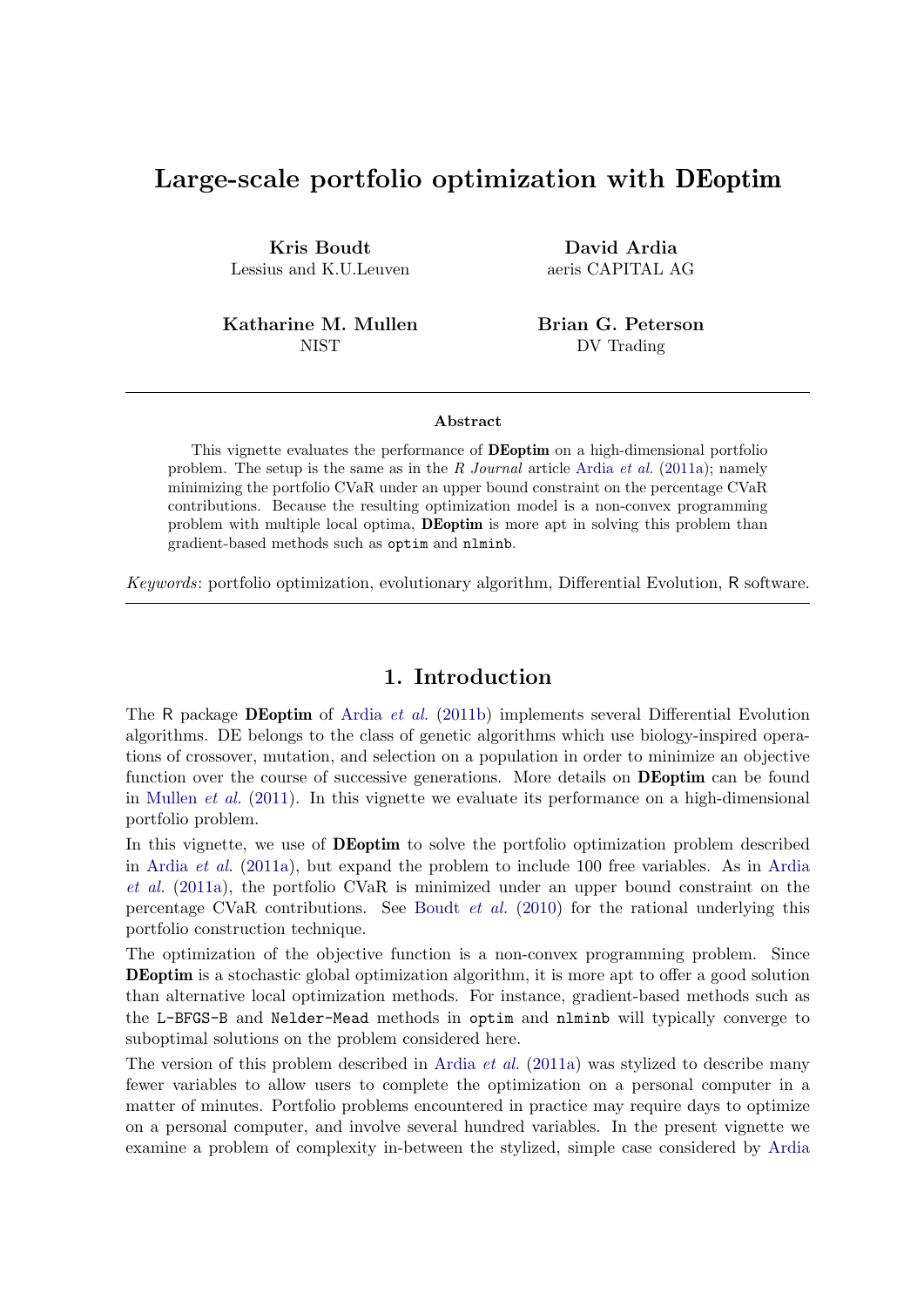[et al.](#page-7-0) [\(2011a\)](#page-7-0), and the most complex problems encountered in typical financial research. We hope that the R package **DEoptim** will be fruitful for many users. If you use R or **DEoptim**, please cite the software in publications.

## 2. Setup

The results in this vignette are obtained using R version 2.13.0. The function getSymbols in quantmod [\(Ryan](#page-7-4) [2010\)](#page-7-4) is used to obtain the data. The risk measures in the portfolio objective function are computed using PerformanceAnalytics [\(Carl and Peterson](#page-7-5) [2010\)](#page-7-5). The initial population in DEoptim is generated using the function random\_portfolios in Portfo-lioAnalytics [\(Boudt](#page-7-6) *et al.* [2011\)](#page-7-6).<sup>[1](#page-1-0)</sup>

Computations are performed on a Genuine Intel $\mathbb{R}$  dual core CPU P8400 2.26Ghz processor. DEoptim relies on repeated evaluation of the objective function in order to move the population toward a global minimum. Users interested in making DEoptim run as fast as possible should ensure that evaluation of the objective function is as efficient as possible. Using pure R code, this may often be accomplished using vectorization. Writing parts of the objective function in a lower-level language like C or Fortran may also increase speed.

#### 3. Data

We take 100 randomly sampled stocks from the S&P 500 for which a sufficiently long data history is available. We first download ten years of monthly data using the function getSymbols of the package quantmod [\(Ryan](#page-7-4) [2010\)](#page-7-4). Then we compute the log-return series and the sample mean and covariance matrix.

```
> tickers = c( "VNO" , "VMC" , "WMT" , "WAG" , "DIS" , "WPO" , "WFC" , "WDC" ,
+ "WY" , "WHR" , "WMB" , "WEC" , "XEL" , "XRX" , "XLNX" ,"ZION" ,"MMM" ,
+ "ABT", "ADBE" , "AMD" , "AET" , "AFL" , "APD" , "ARG" ,"AA" , "AGN" ,
+ "ALTR" , "MO" , "AEP" , "AXP" , "AIG" , "AMGN" , "APC" ,"ADI" , "AON" ,
+ "APA", "AAPL" , "AMAT" ,"ADM" , "T" , "ADSK" , "ADP" , "AZO" , "AVY" ,
+ "AVP", "BHI" , "BLL" , "BAC" , "BK" , "BCR" , "BAX" , "BBT" , "BDX" ,
+ "BMS" , "BBY" , "BIG" , "HRB" , "BMC" , "BA" , "BMY" , "CA" , "COG" ,
+ "CPB" , "CAH" , "CCL" , "CAT" , "CELG" , "CNP" , "CTL" , "CEPH", "CERN" ,
+ "SCHW" , "CVX" , "CB" , "CI" ,"CINF" ,"CTAS" , "CSCO" , "C" , "CLF" ,
+ "CLX", "CMS" , "KO" , "CCE" , "CL" , "CMCSA" ,"CMA" , "CSC" , "CAG" ,
+ "COP" , "ED" , "CEG" ,"GLW" , "COST" , "CVH" , "CSX" , "CMI" , "CVS" ,
+ "DHR" , "DE")
>
> library(quantmod);
> getSymbols(tickers, from = "2000-12-01", to = "2010-12-31")
> P <- NULL; seltickers <- NULL
> for(ticker in tickers) {
```
<span id="page-1-0"></span><sup>&</sup>lt;sup>1</sup>All packages are readily available from CRAN, except for **PortfolioAnalytics** which can be downloaded from [https://r-forge.r-project.org/R/?group\\_id=579](https://r-forge.r-project.org/R/?group_id=579) or installed directly within R using the command install.packages("PortfolioAnalytics", repos="http://R-Forge.R-project.org").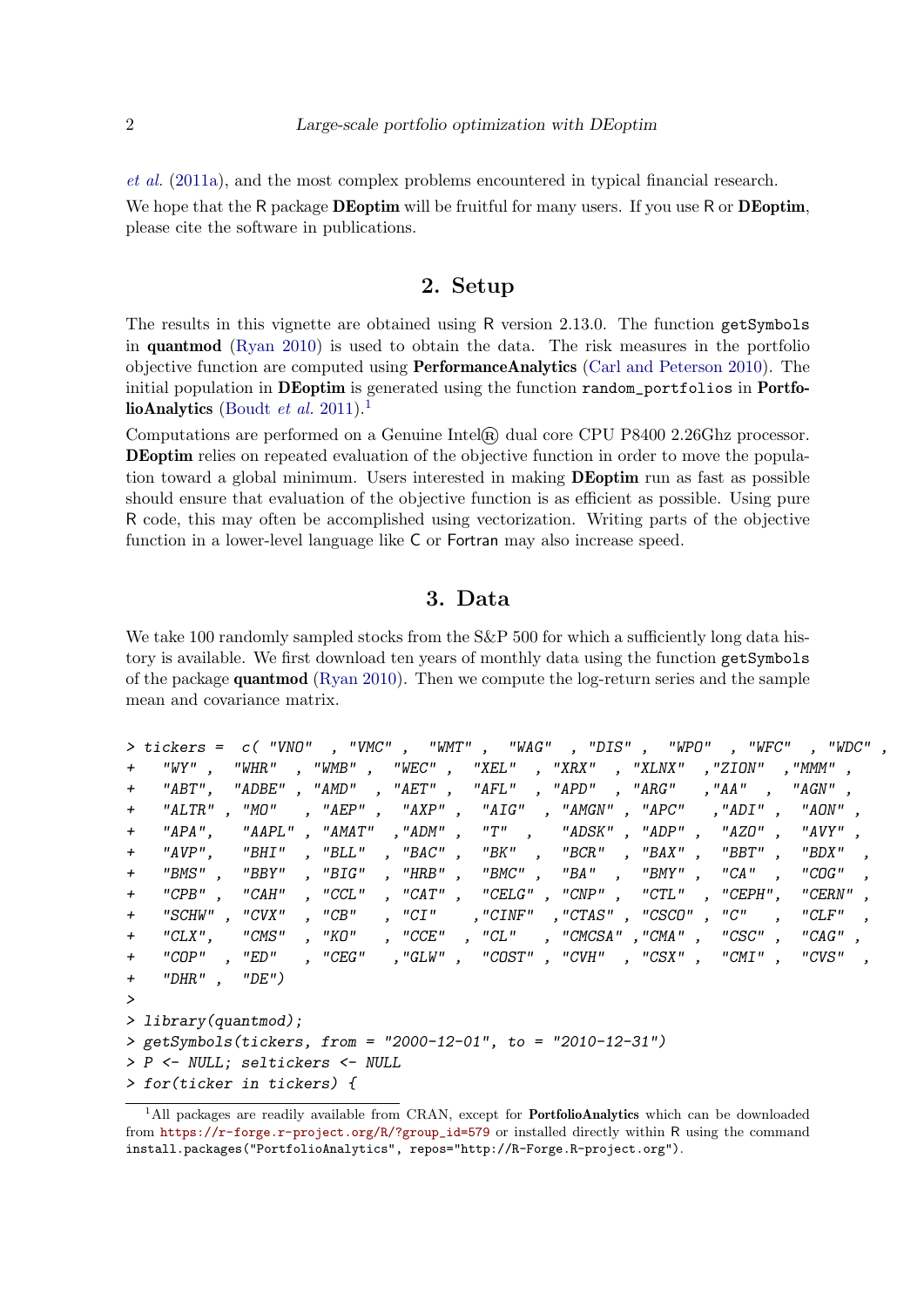```
+ tmp <- Cl(to.monthly(eval(parse(text=ticker))))
+ if(is.null(P)){ timeP = time(tmp) }
   if( any(time(tmp)!=timeP )) next
   else P < - cbind(P, as. numeric(tmp))+ seltickers = c( seltickers , ticker )
+ }
> P = xts(P, order.by = timeP)> colnames(P) <- seltickers
> R \leftarrow diff(log(P))> R < - R[-1, 1]> dim(R)[1] 120 100
> mu <- colMeans(R)
> sigma <- cov(R)
```
#### 4. Portfolio objective function and constraints

The optimization problem consists of determining the portfolio weights for which the portfolio has the lowest CVaR and each investment can contribute at most 5% to total portfolio CVaR risk. Additionally, weights need to be positive and the portfolio needs to be fully invested.

The level of portfolio CVaR and the CVaR contributions are computed conveniently with the function ES in the package **PerformanceAnalytics** [\(Carl and Peterson](#page-7-5) [2010\)](#page-7-5). For simplicity, we assume here normality, but also estimators of CVaR and CVaR contributions for non-normal distributions are available in the function **ES**.

The constraint that each asset can contribute at most 5% to total portfolio CVaR risk is imposed through the addition of a penalty function to the objective function. As such, we allow the search algorithm to consider infeasible solutions. A portfolio which is unacceptable for the investor must be penalized enough to be rejected by the minimization process and the larger the violation of the constraint, the larger the increase in the value of the objective function.

```
> library("PerformanceAnalytics")
> obj \le function(w) {
+ if (sum(w) == 0) {
+ w <- w + 1e-2
+ }
+ w \leftarrow w / sum(w)+ CVaR <- ES(weights = w,
+ method = "gaussian",
+ portfolio_method = "component",
+mu = mu,+ sigma = sigma)
+ tmp1 <- CVaR$ES
+ tmp2 <- max(CVaR$pct_contrib_ES - 0.05, 0)
+ out <- tmp1 + 1e3 * tmp2
```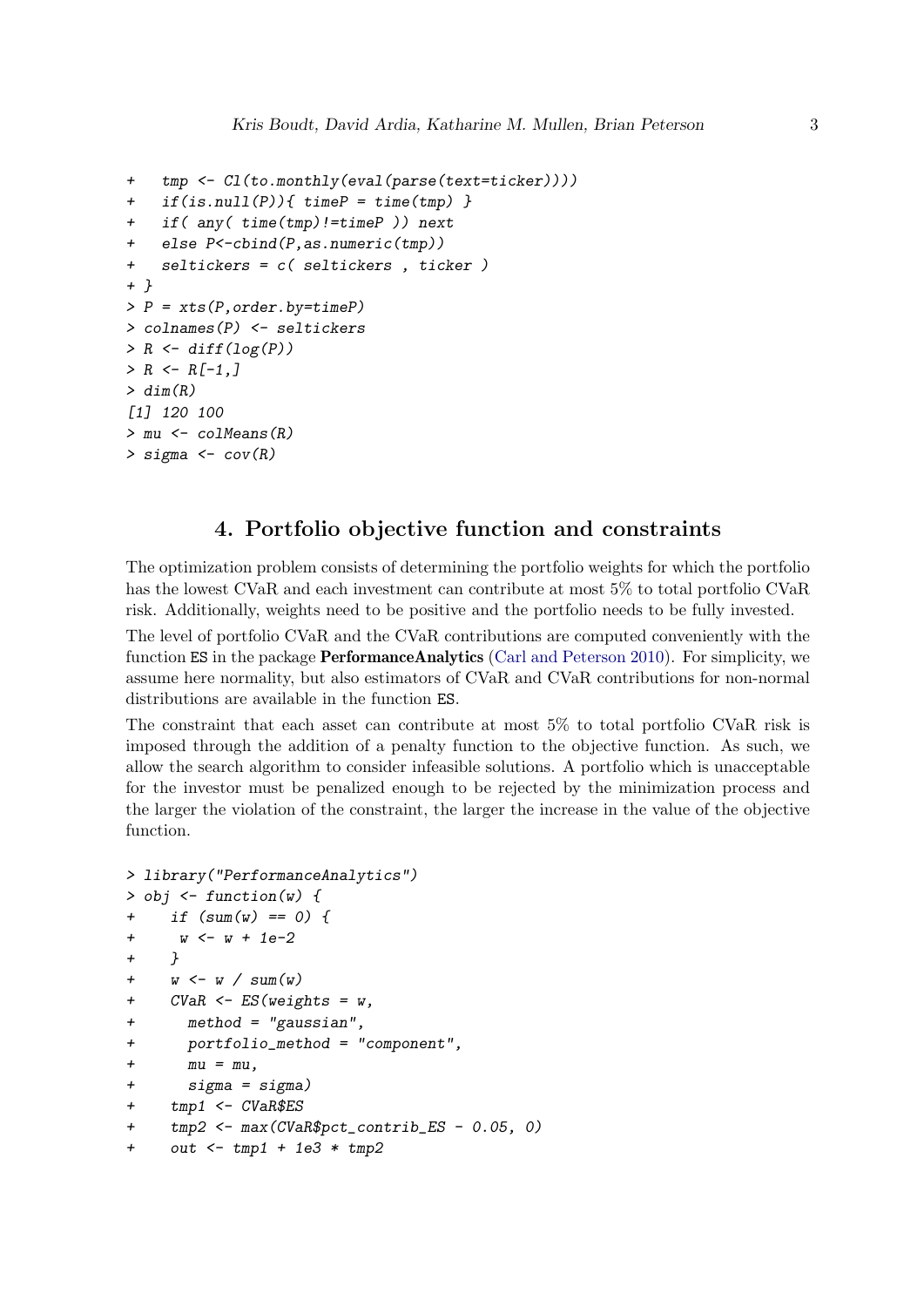```
+ return(out)
+ }
```
The weights need to satisfy additionally a long only and full investment constraint. The current implementation of DEoptim allows for bound constraints on the portfolio weights. We call these lower and upper.

```
> N \leq n \cdot \text{mod}(R)> minw < -0> maxw <-1> lower \leq rep(minw, N)
> upper \leq rep(maxw, N)
```
The full investment constraint is accounted for in two ways. First, we standardize all the weights in the objective function such that they sum up to one. Second, we use the function random portfolios in **PortfolioAnalytics** [\(Boudt](#page-7-6) *et al.* [2011\)](#page-7-6) to generate random portfolios that satisfy all constraints. These random portfolios will be used as the initial generation in DEoptim.

```
> library("PortfolioAnalytics")
> eps <- 0.025
> weight_seq<-generatesequence(min=minw,max=maxw,by=.001,rounding=3)
> rpconstraint<-constraint(
     + assets=N, min_sum=(1-eps), max_sum=(1+eps),
+ min=lower, max=upper, weight_seq=weight_seq)
assuming equal weighted seed portfolio
> set.seed(1234)
> rp<- random_portfolios(rpconstraints=rpconstraint,permutations=N*10)
> rp <-rp/rowSums(rp)
```
## 5. Failure of gradient-based methods

The penalty introduced in the objective function is non-differentiable and therefore standard gradient-based optimization routines cannot be used. For instance, L-BFGS-B and Nelder-Mead methods in optim and nlminb do not converge.

```
> out \leq optim(par = rep(1/N, N), fn = obj,
+ method = "L-BFGS-B", lower = lower, upper = upper)
> out$value
[1] 0.05431692
> out$message
[1] "ERROR: ABNORMAL_TERMINATION_IN_LNSRCH"
> out <- nlminb(start =rep(1/N, N), objective = obj,
       lower = lower, upper = upper)> out$objective
```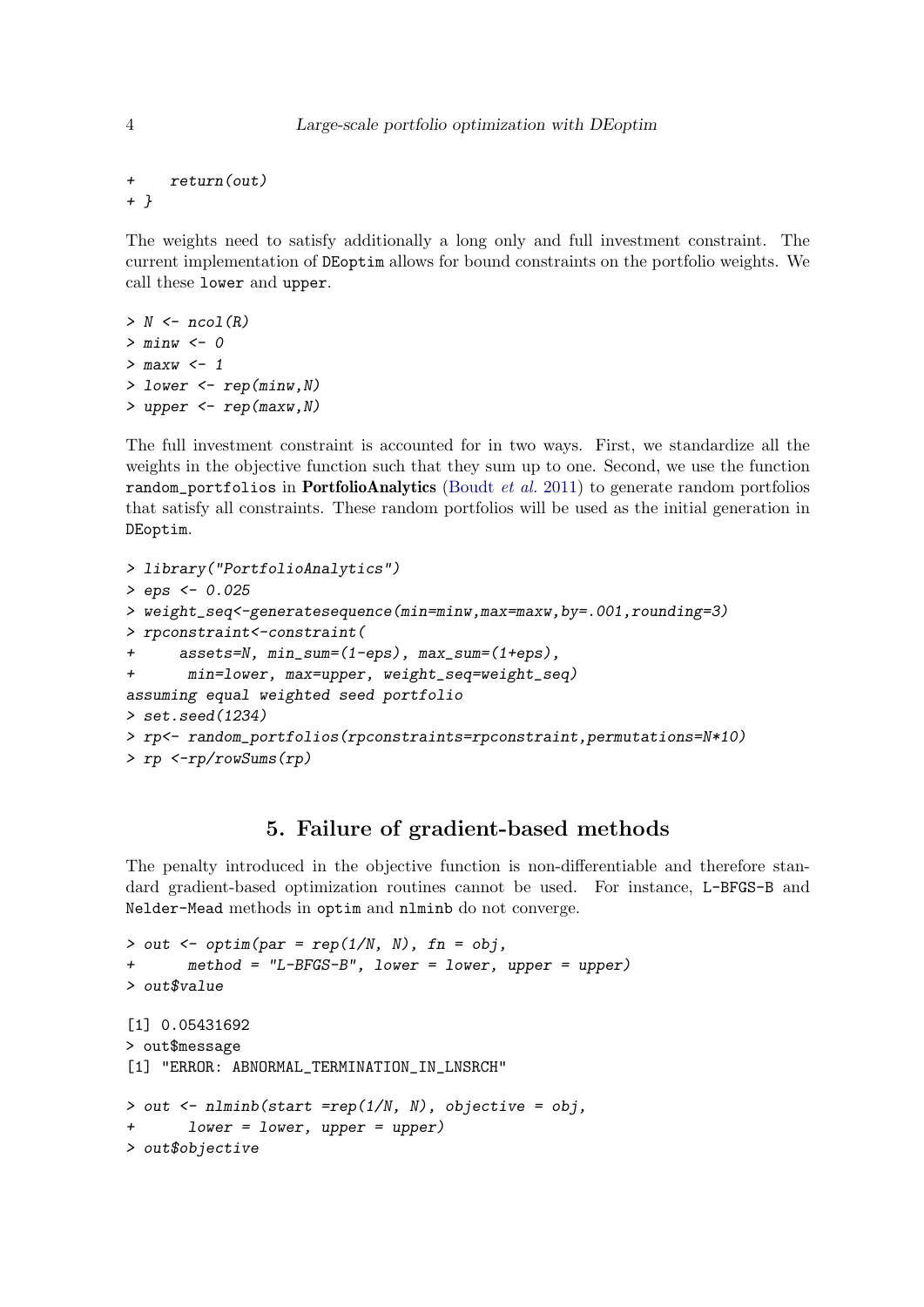```
[1] 0.0547231
```

```
> out$message
```

```
[1] "false convergence (8)"
```
#### 6. Portfolio optimization with DEoptim

In contrast with gradient-based methods, DEoptim is designed to consistently find a good approximation to the global minimum of the optimization problem. For complex problems as the one considered here, the performance of **DEoptim** is quite dependent on the DE algorithm used.

We first consider the current default DE algorithm in **DEoptim**, called the "local-to-best" strategy with fixed parameters.

We define convergence when the percentage improvement between iterations is below reltol=1e-6 after steptol=150 steps. For some problems, it may take many iterations before the DE algorithm converges. We set the maximum number of iterations allowed to 5000. Progress is printed every  $250$  $250$  iterations.<sup>2</sup> As explained above, the initial generation is set to  $\mathbf{rp}$ .

```
> controlDE \leftarrow list(reltol=.000001, steptol=150, itermax = 5000, trace = 250,
+ NP=as.numeric(nrow(rp)),initialpop=rp)
> set.seed(1234)
> start <- Sys.time()
> out \leq DEoptim(fn = obj, lower = lower, upper = upper, control = controlDE)
Iteration: 250 bestvalit: 0.064652
Iteration: 500 bestvalit: 0.057199
Iteration: 750 bestvalit: 0.055774
Iteration: 1000 bestvalit: 0.055013
Iteration: 1250 bestvalit: 0.054581
Iteration: 1500 bestvalit: 0.054269
Iteration: 1750 bestvalit: 0.054146
Iteration: 2000 bestvalit: 0.054049
Iteration: 2250 bestvalit: 0.053706
Iteration: 2500 bestvalit: 0.053695
Iteration: 2750 bestvalit: 0.053351
Iteration: 3000 bestvalit: 0.053273
> out$optim$iter
[1] 3055
> out$optim$bestval
[1] 0.05327273
> end \leq Svs.time()
> end - start
Time difference of 16.03645 mins
```
<span id="page-4-0"></span><sup>&</sup>lt;sup>2</sup>For convenience in presentation, we display only the best value for the sected iterations, while the **DEoptim** output in R also displays the best member for each iteration.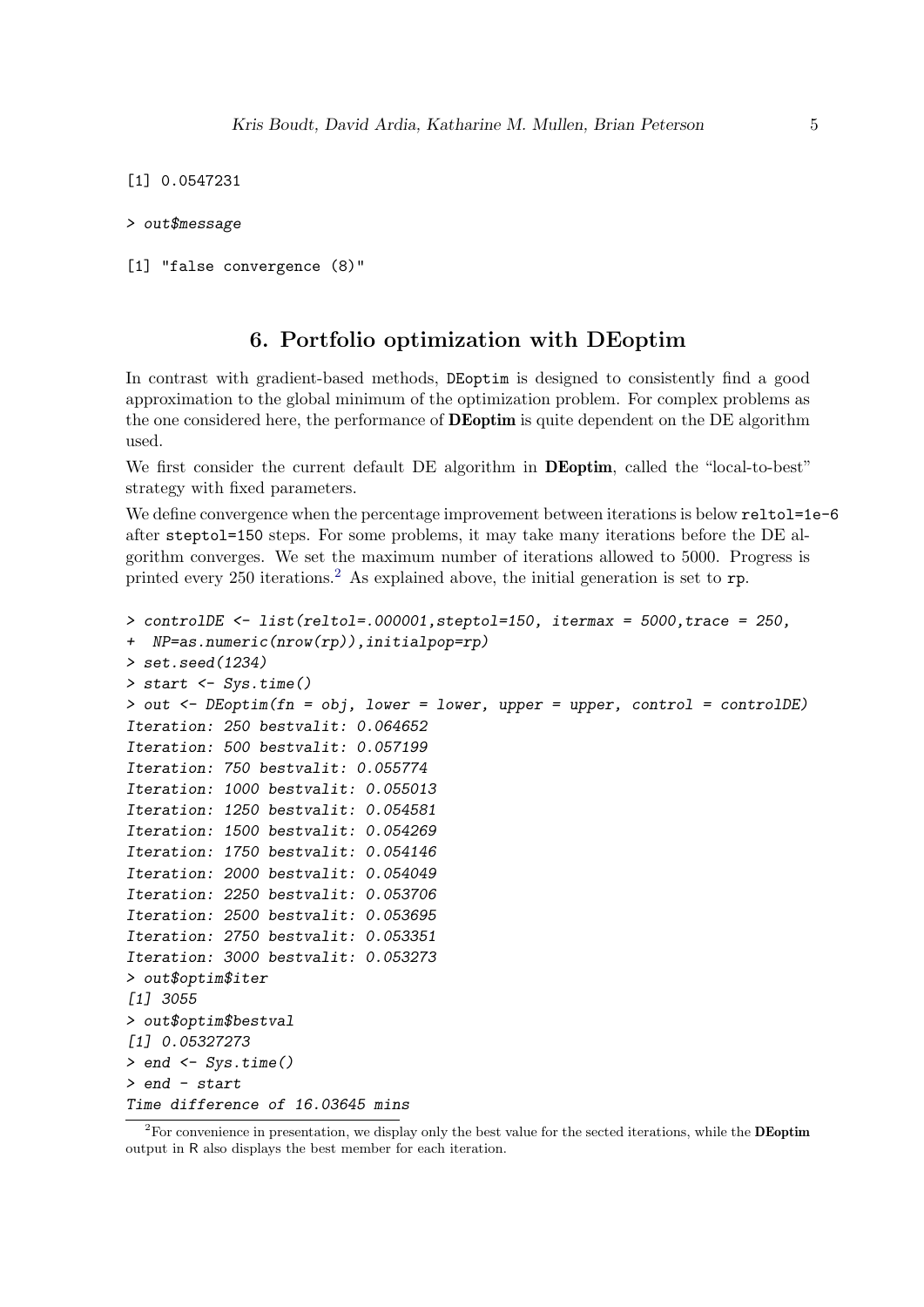We thus see that, at iteration 5000, the "local-to-best" strategy with fixed parameters reaches a solution that is better than the one obtained using the gradient-based methods mentioned above.

A recently proposed DE algorithm with better convergence properties on complex problems is the JADE algorithm proposed by [Zhang and Sanderson](#page-7-7) [\(2009\)](#page-7-7). JADE combines a "localto-pbest" strategy with adaptive parameter control.

The first building block of JADE is thus that the DE algorithm does not always use the best solution of the current generation to mutate the solutions, but one of the randomly chosen  $\vert 100p\% \vert$  best solutions, with  $0 < p < 1$ . The default value of p is 0.2. Even though this strategy is more greedy, it tends to converge faster because it diversifies the population. The "local-to-pbest" strategy is chosen by setting strategy=6.

```
> controlDE <- list(reltol=.000001,steptol=150, itermax = 5000,trace = 250,
+ strategy=6, c=0,
+ NP=as.numeric(nrow(rp)),initialpop=rp)
> set.seed(1234)
> start <- Sys.time()
> out \leq DEoptim(fn = obj, lower = lower, upper = upper, control = controlDE)
Iteration: 250 bestvalit: 0.063848
Iteration: 500 bestvalit: 0.058090
Iteration: 750 bestvalit: 0.055960
Iteration: 1000 bestvalit: 0.055235
Iteration: 1250 bestvalit: 0.054884
Iteration: 1500 bestvalit: 0.054369
Iteration: 1750 bestvalit: 0.054269
Iteration: 2000 bestvalit: 0.054089
> out$optim$bestval
[1] 0.05408688
> end <- Sys.time()
> end - start
Time difference of 11.45833 mins
```
The second distinctive feature of [Zhang and Sanderson](#page-7-7) [\(2009\)](#page-7-7) is to introduce learning about successful parameters in the algorithm. Under this approach, the cross-over probability at generation  $q + 1$  is set to  $(1 - c)$  the cross-over probability at generation q plus c times the the average of all successful cross-over probabilities at generation  $q$ . Similarly, the mutation factor at generation  $g + 1$  is equal to  $1 - c$  times the previous mutation factor plus c times the average mutation factor of all successful mutations. We take  $c = .4$ .

```
> controlDE <- list(reltol=.000001,steptol=150, itermax = 5000,trace = 250,
+ strategy=2, c=.4,
+ NP=as.numeric(nrow(rp)),initialpop=rp)
> set.seed(1234)
> start <- Sys.time()
> out <- DEoptim(fn = obj, lower = lower, upper = upper, control = controlDE)
Iteration: 250 bestvalit: 0.074612
```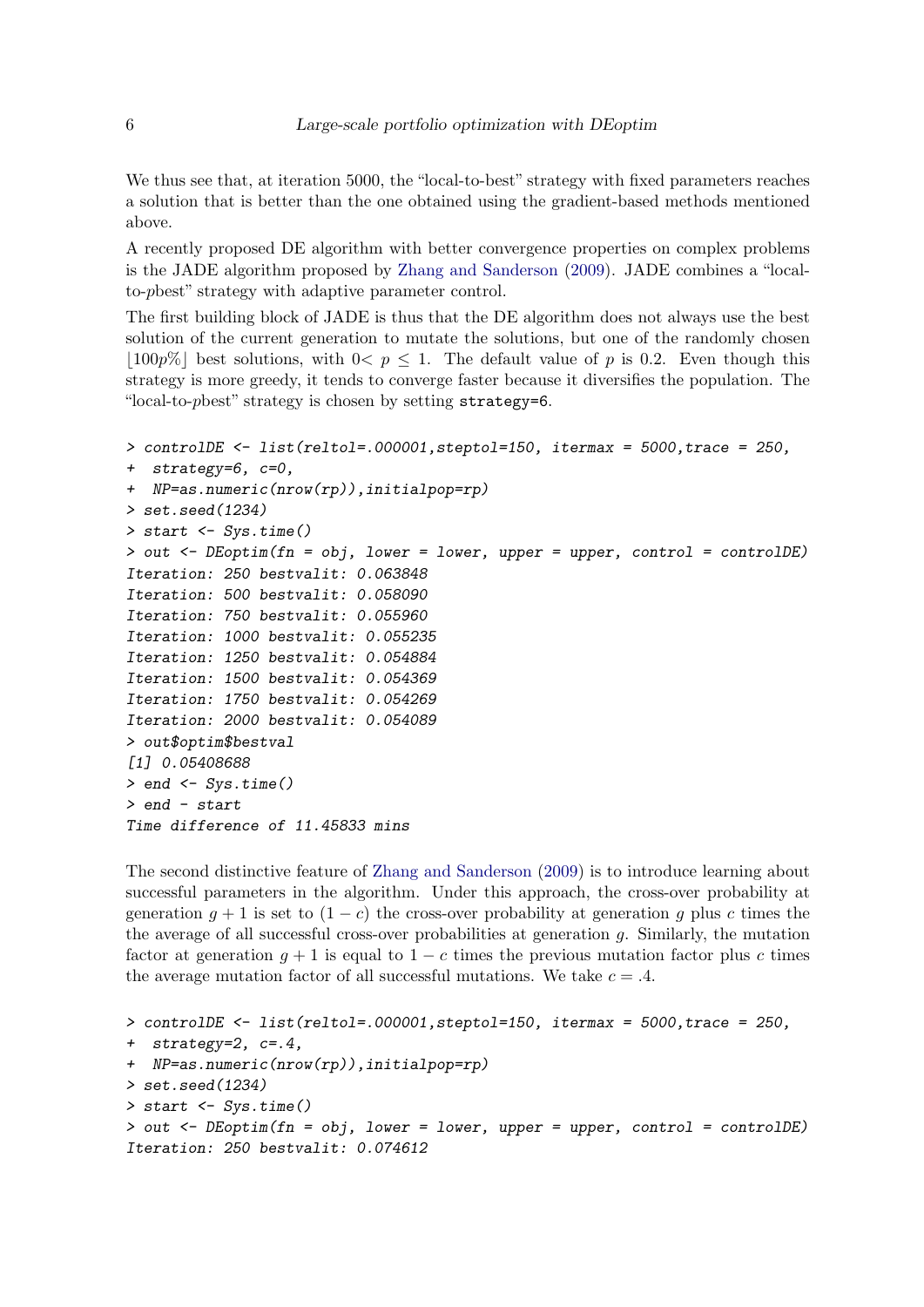```
Iteration: 500 bestvalit: 0.068776
Iteration: 750 bestvalit: 0.067991
Iteration: 1000 bestvalit: 0.067894
Iteration: 1250 bestvalit: 0.067887
> out$optim$bestval
[1] 0.06788674
> end \leq Sys.time()
> end - start
Time difference of 6.5763 mins
```
The "local-to-1best" strategy with adaptive parameter control converges clearly too fast. It is the combination of "local-to-pbest" strategy with adaptive parameter control that is the most successful in solving our problem.

```
> controlDE \leftarrow list(reltol=.000001, steptol=150, itermax = 5000, trace = 250,
+ strategy=6, c=.4,
+ NP=as.numeric(nrow(rp)),initialpop=rp)
> set.seed(1234)
> start <- Sys.time()
> out \leq DEoptim(fn = obj, lower = lower, upper = upper, control = controlDE)
Iteration: 250 bestvalit: 0.087517
Iteration: 500 bestvalit: 0.077481
Iteration: 750 bestvalit: 0.067673
Iteration: 1000 bestvalit: 0.059015
Iteration: 1250 bestvalit: 0.054758
Iteration: 1500 bestvalit: 0.053618
Iteration: 1750 bestvalit: 0.053290
Iteration: 2000 bestvalit: 0.053156
Iteration: 2250 bestvalit: 0.053099
Iteration: 2500 bestvalit: 0.053071
Iteration: 2750 bestvalit: 0.053059
Iteration: 3000 bestvalit: 0.053052
Iteration: 3250 bestvalit: 0.053049
> out$optim$iter
[1] 3451
> out$optim$bestval
[1] 0.0530483
> end <- Sys.time()
> end - start
Time difference of 18.57083 mins
```
We see that with JADE, **DEoptim** converges within 3451 iterations to 0.0530483, which is the lowest obtained by all methods considered in the vignette.

This vignette illustrates that for complex problems, the performance of DEoptim is thus quite dependent on the DE algorithm used. It is recommended that users try out several DE algorithms to find out which one is most adapted for their problem.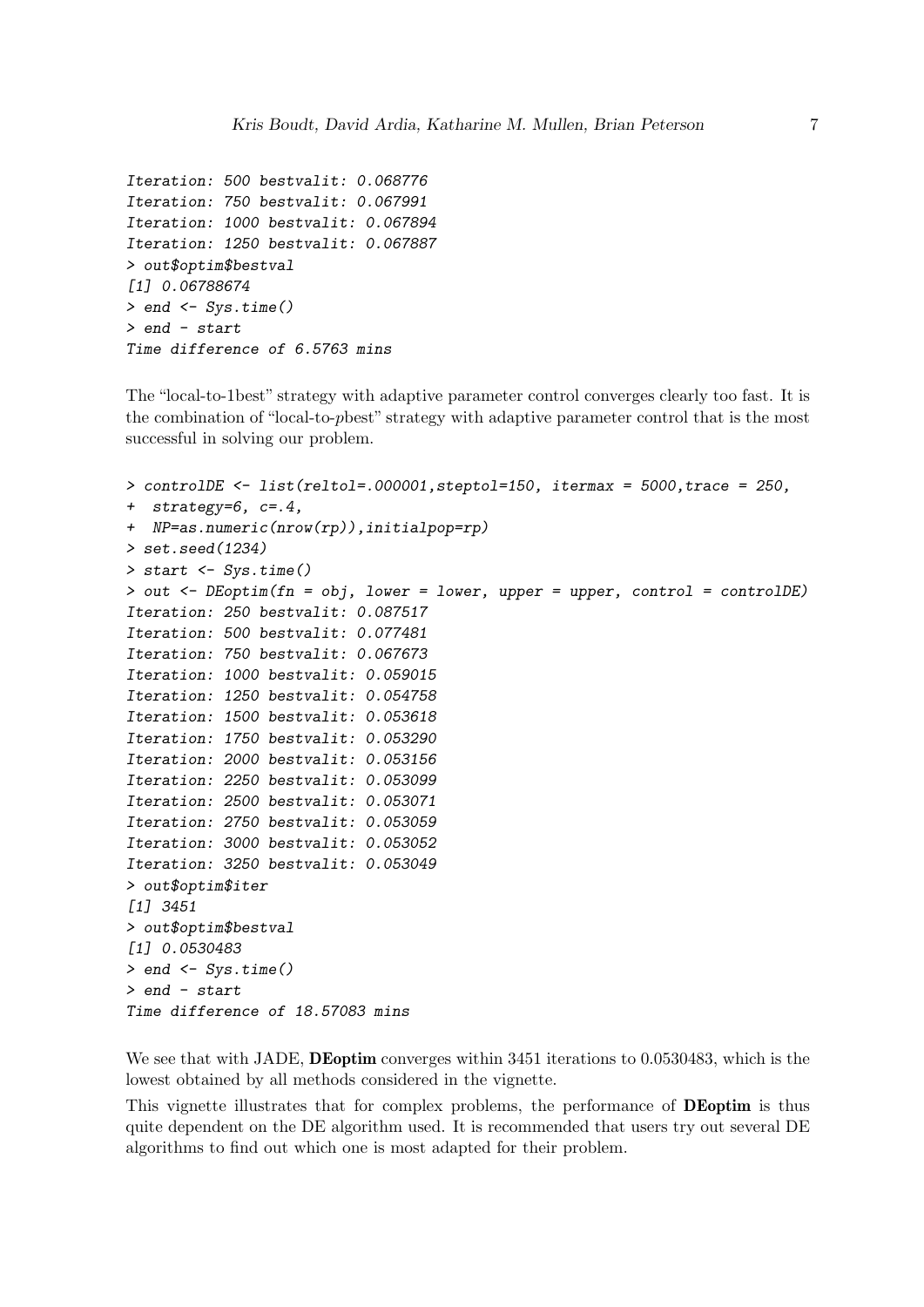Furthermore, DE is a stochastic optimizer and typically will only find a near-optimal solution that depends on the seed. The function optimize.portfolio.parallel in PortfolioAnalytics allows to run an arbitrary number of portfolio sets in parallel in order to develop *confidence* bands around your solution. It is based on REvolution's foreach package [\(REvolution Com](#page-7-8)[puting](#page-7-8) [2009\)](#page-7-8).

#### References

- <span id="page-7-0"></span>Ardia D, Boudt K, Carl P, Mullen KM, Peterson BG (2011a). "Differential Evolution with DEoptim: An Application to Non-Convex Portfolio Optimization." The R Journal, 3(1), 27–34.
- <span id="page-7-1"></span>Ardia D, Mullen K, Peterson BG, Ulrich J (2011b). **DEoptim**: Differential Evolution Optimization in R. URL <http://CRAN.R-project.org/package=DEoptim>.
- <span id="page-7-3"></span>Boudt K, Carl P, Peterson BG (2010). "Portfolio Optimization with Conditional Value-at-Risk Budgets."
- <span id="page-7-6"></span>Boudt K, Carl P, Peterson BG (2011). "PortfolioAnalytics: Portfolio Analysis, including numeric methods for optimization of portfolios." R package version 0.6, URL [https://](https://r-forge.r-project.org/R/?group_id=579) [r-forge.r-project.org/R/?group\\_id=579](https://r-forge.r-project.org/R/?group_id=579).
- <span id="page-7-5"></span>Carl P, Peterson BG (2010). PerformanceAnalytics: Econometric tools for performance and risk analysis. R package version 1.0.3.2, URL [http://CRAN.R-project.org/package=](http://CRAN.R-project.org/package=PerformanceAnalytics) [PerformanceAnalytics](http://CRAN.R-project.org/package=PerformanceAnalytics).
- <span id="page-7-2"></span>Mullen K, Ardia D, Gil D, Windover D, Cline J (2011). "DEoptim: An R Package for Global Optimization by Differential Evolution." Journal of Statistical Software, 40(6), 1–26. URL <http://www.jstatsoft.org/v40/i06/>.
- <span id="page-7-8"></span>REvolution Computing (2009). foreach: Foreach looping construct for R. R package version 1.3.0, URL <http://CRAN.R-project.org/package=foreach>.
- <span id="page-7-4"></span>Ryan JA (2010). quantmod: Quantitative Financial Modelling Framework. R package version 0.3-15, URL <http://CRAN.R-project.org/package=quantmod>.
- <span id="page-7-7"></span>Zhang J, Sanderson AC (2009). "JADE: Adaptive Differential Evolution with Optional External Archive." IEEE Transactions on Evolutionary Computation, 13(5), 945–958.

#### Affiliation:

Kris Boudt Lessius and K.U.Leuven, Belgium E-mail: [kris.boudt@econ.kuleuven.be](mailto:kris.boudt@econ.kuleuven.be)